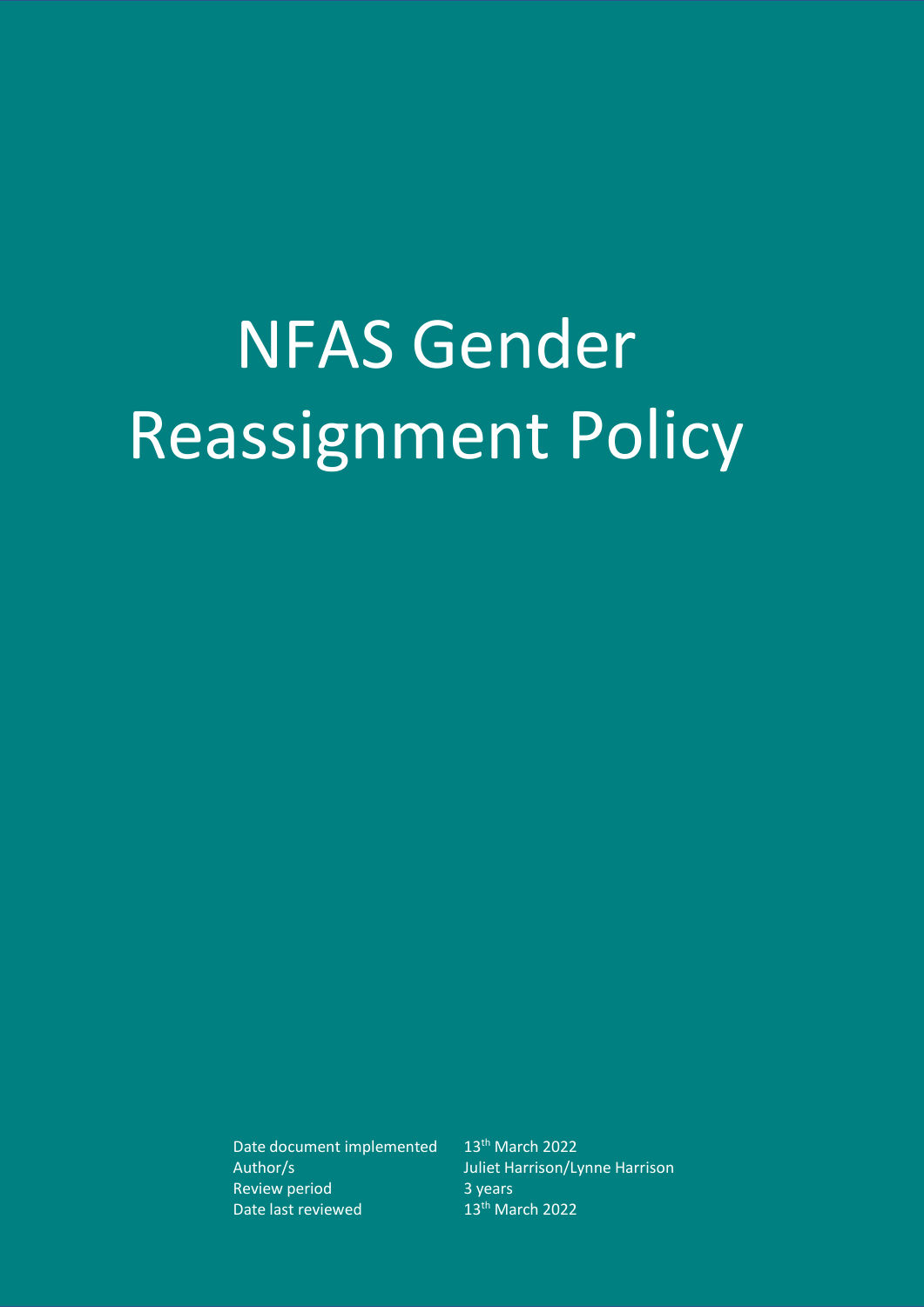#### **Introduction**

The National Field Archery Society (NFAS) is fully committed to the principles of equality of opportunity and is responsible for ensuring that no Members, Directors, Committee Members, volunteers or participants are unlawfully discriminated against because of age, disability, gender reassignment, marriage and civil partnership, pregnancy and maternity, ethnicity, religion or belief, sex and sexual orientation.

It is the responsibility of each individual to treat others with respect, dignity, sensitivity and fairness. Discriminatory, offensive, violent or abusive behaviour or language is unacceptable and any complaints will be acted upon. This document is to be used in conjunction with the NFAS Equality Policy.

## **Outline**

The purpose of this policy is to clarify guidelines for transsexual people to participate and compete under their acquired gender. Transsexual people enjoy sport, including competitive sport and the NFAS has a responsibility to protect and consider their needs in the sporting environment. In addition to those wishing to be NFAS members, it also has a responsibility to protect those who are associated, such as family members.

This Policy will:

- Set out how the NFAS will deal with the issues facing transsexual people seeking to take part in archery and encourage individuals, clubs and other affiliated organisations to greater inclusivity to all those engaged in the sport in a way that is fair to everyone and all those concerned.
- Address the needs and wishes of transsexual people to compete in their affirmed gender.
- Show how the NFAS will demonstrate this inclusivity whilst supporting the NFAS's role to regulate participants and provide fair and safe competition in men's, women's and mixed events.
- Build greater understanding amongst the archery community of the issues, needs and rights of transsexual people in the sport.
- Address concerns from people involved in organising open shoots about any perceived, or real, unfair advantage or about the safety of all competitors.
- Cover the eligibility, selection and participation of transsexual athletes in competition.

#### **Gender Recognition Act 2004**

The Gender Recognition Act 2004 (the "Act") allows transsexual people who have taken decisive steps to live fully and permanently in their acquired gender to gain legal recognition in that gender. The Act ensures that transsexual people can now take up their fundamental rights including the right to respect for private and family life and be allowed to live free from discrimination. In practical terms, legal recognition will have the effect that, for example, a male-to-female transsexual person will be legally recognised as a woman in English law. On the issue of a full Gender Recognition Certificate, the person will be entitled to a new birth certificate reflecting the acquired gender and will be able to marry someone of the opposite gender to his or her acquired gender.

The Act makes specific provision for sports organisations to prohibit or restrict a person whose gender has become the acquired gender under the Act from participating as competitors in an event or events involving a gender-affected sport. A sport is a gender-affected sport if the physical strength, stamina or physique of average persons of one gender would put them at a disadvantage to average persons of the other gender as competitors in events involving the sport. Under current UK legislation, archery is a gender-affected sport and may be regulated.

### **Definitions and Terminology**

Transgender person - the term transgender person or trans person are umbrella terms to cover a number of specific terms such as transsexual men, transsexual women, intersex people, androgyne and polygender people, cross-dressing and transvestite people.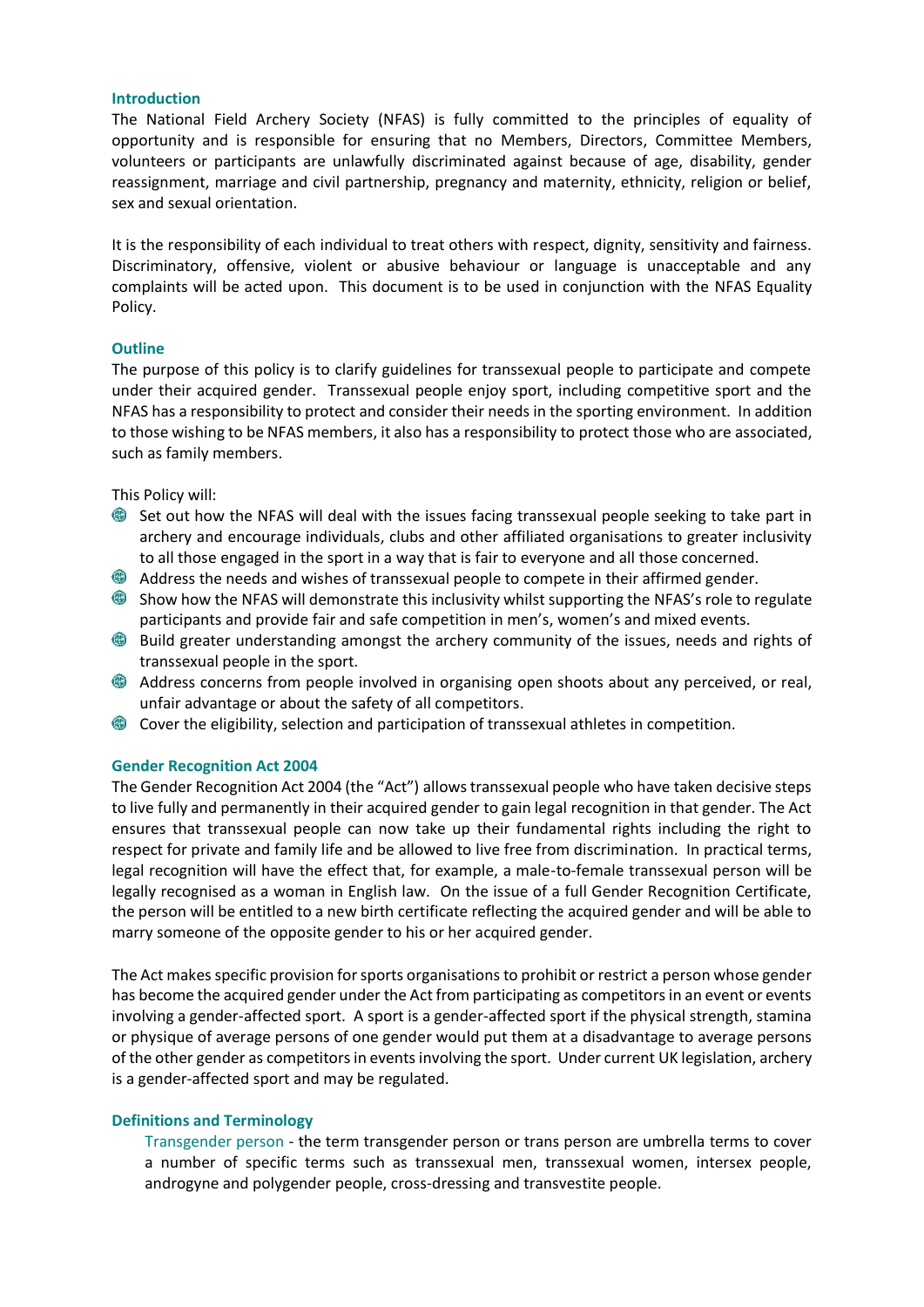Transsexual person - this term refers to someone with the protected characteristic of gender reassignment. The term transsexual man describes a female‐to male transsexual person and transsexual woman to describe a male‐to‐female transsexual person. This is not the same as a crossdresser, or transvestite people, nor is it the same as sexual orientation.

Gender dysphoria - the NHS uses the following terms and explanations with regard to gender dysphoria. Gender dysphoria is a condition in which a person feels that there is a mismatch between their biological sex and their gender identity. Biological sex is assigned at birth, depending on the appearance of the infant. Gender identity is the gender that a person 'identifies' with, or feels themselves to be. Gender dysphoria is a recognised condition, for which treatment is sometimes appropriate. It is not a mental illness. Some people with gender dysphoria have a strong and persistent desire to live according to their gender identity, rather than their biological sex and may undergo treatment so that their physical appearance is more consistent with their gender identity.

On average, men are diagnosed with gender dysphoria five times more than women. While gender dysphoria is rare, the number of people being diagnosed with it is increasing due to growing public awareness about the condition.

Affirmed (acquired) gender – the terms 'affirmed' or 'acquired gender' describe the sex that the person has transitioned/is transitioning to as opposed to that which was assigned at birth.

Transphobia - the term 'transphobia' or 'transphobic discrimination' describes discriminatory, abusive or negative language or behaviour that is directed towards anyone who comes under the umbrella term of transgender; in addition it may be towards a transsexual person's friend or supporter, or anyone that may be perceived to be a transsexual person (whether they are a transsexual person or not). The behaviour may include a reluctance or refusal to provide access to services to the same extent as that provided for a non‐transsexual person.

Gender reassignment is one of a number of protected characteristics defined in the Equality Act 2010 and is the process of transitioning from one sex to another. This legislation (as well as the equality legislation in Northern Ireland) prohibits discrimination against a person who is proposing to undergo, is undergoing or has undergone a process, or part of a process, for the purpose of reassigning their sex.

# **Gender Recognition Certificate**

Gender Recognition is a process which enables transsexual people to be legally recognised in their acquired gender. In 2004 the Gender Recognition Act was passed, and it became effective in 2005. Those transsexual people who have undergone a permanent change of gender status may endorse their new gender status by obtaining legal recognition in the form of a Gender Recognition Certificate (GRC).

To obtain a Gender Recognition Certificate transsexual person may submit an application to the Gender Recognition Panel. Applicants must provide paper evidence to the Panel indicating that they have already changed their name, title and gender role, on a continuous basis, for at least two years, and that they have the intention to live in the altered gender role for the rest of their lives. A medical opinion indicating that the applicant has experienced gender dysphoria is necessary, and some details regarding the nature and dates of treatment where this has been undertaken. However, no surgery is required.

Successful applicants will receive a Gender Recognition Certificate (GRC) and will, from the date of full recognition, acquire all the rights and responsibilities appropriate to a person of his or her acquired gender. In practical terms, legal recognition will have the effect that, for example, a male-to-female transsexual person will be legally recognised as a woman in English law. Successful applicants acquire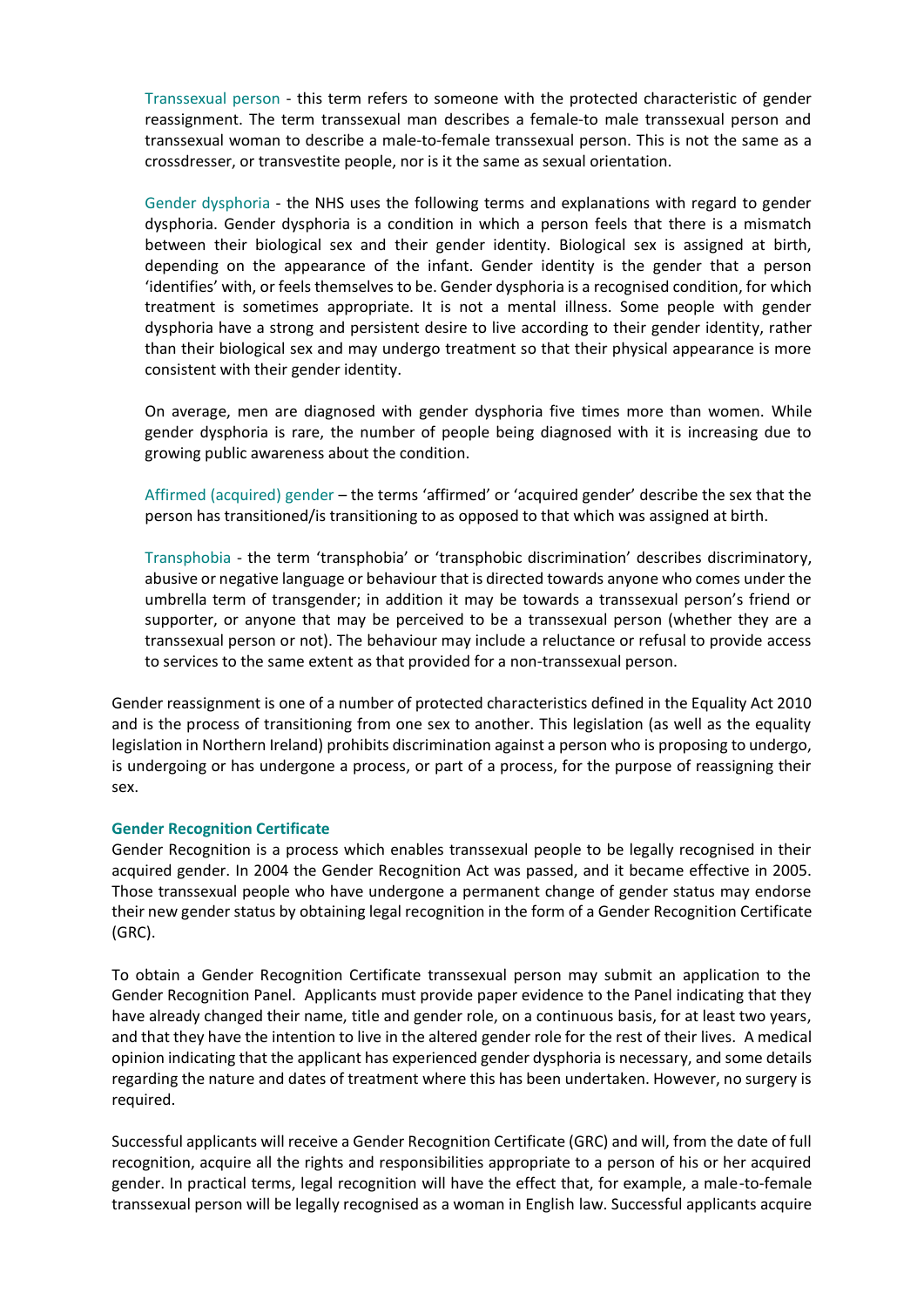the new gender status 'for all purposes', entitling them to a new birth certificate reflecting the acquired gender registered under the changed name and title, provided that the birth was registered in the UK.

The GRC has strict privacy provisions which must not be breached by any person acquiring such information, in an 'official capacity'. Disclosure to a third party would be a criminal offence. The Act makes specific provision for sports organisations to prohibit or restrict a person whose gender has become the acquired gender under the Act from participating as competitors in an event or events involving a gender-affected sport. A sport is a gender-affected sport if the physical strength, stamina or physique of average persons of one gender would put them at a disadvantage to average persons of the other gender as competitors in events involving the sport.

## **Domestic Competition**

A transsexual person may compete in domestic competition, where IOC restrictions do not apply, under the following conditions:

#### Any transsexual male (female to-male transsexual person)

May compete in his affirmed gender in any male or mixed sex domestic competition

#### Transsexual woman – over 16 and post‐puberty (male‐to female transsexual person)

May compete in her affirmed gender in female or mixed‐sex domestic competition by providing evidence that her hormone therapy has brought her blood‐measured testosterone levels within the range of her affirmed gender (see notes on Evidence below).

*Or* that she has had a gonadectomy.

*Or* She may compete in any male or mixed‐sex competition if she has not started hormone treatment.

#### Transsexual girl – under 16 and post‐puberty

*Either* She may compete in her affirmed gender in any female or mixed-sex domestic competition subject to an individual case-by-case review, if required, undertaken by the relevant governing body.

*Or*

She may compete in any male or mixed‐sex competition if she has not started hormone treatment nor had a gonadectomy.

#### Transsexual girl – pre‐puberty

May compete in her affirmed gender in any female or mixed‐sex domestic competition subject to confirmation of her stage of pubertal development.

#### **Evidence**

The transsexual woman (and her legal guardian if under 18) is required to:

- Disclose sufficient information from her GP and/or Consultant to the NFAS (and any other information, records or other material as the NFAS may require from time to time) to allow it to ascertain that hormone therapy has been administered in a verifiable manner or the date of her medical representative deems that this has minimised any gender‐related advantages in competitions.
- This information will need to demonstrate that the hormone treatment will have reduced her blood‐measured testosterone level to that of the affirmed gender for an appropriate length of time and that this is in line with any anti-doping regulations.
- **G** Hormone-related treatment must be verified annually to ensure its validity.
- The NFAS should also be permitted to refer back to the GP and/or Consultant to clarify or verify any details. This will ensure that the transsexual person is managing the information that is shared with the NFAS and will assist in ensuring the individual's right to privacy.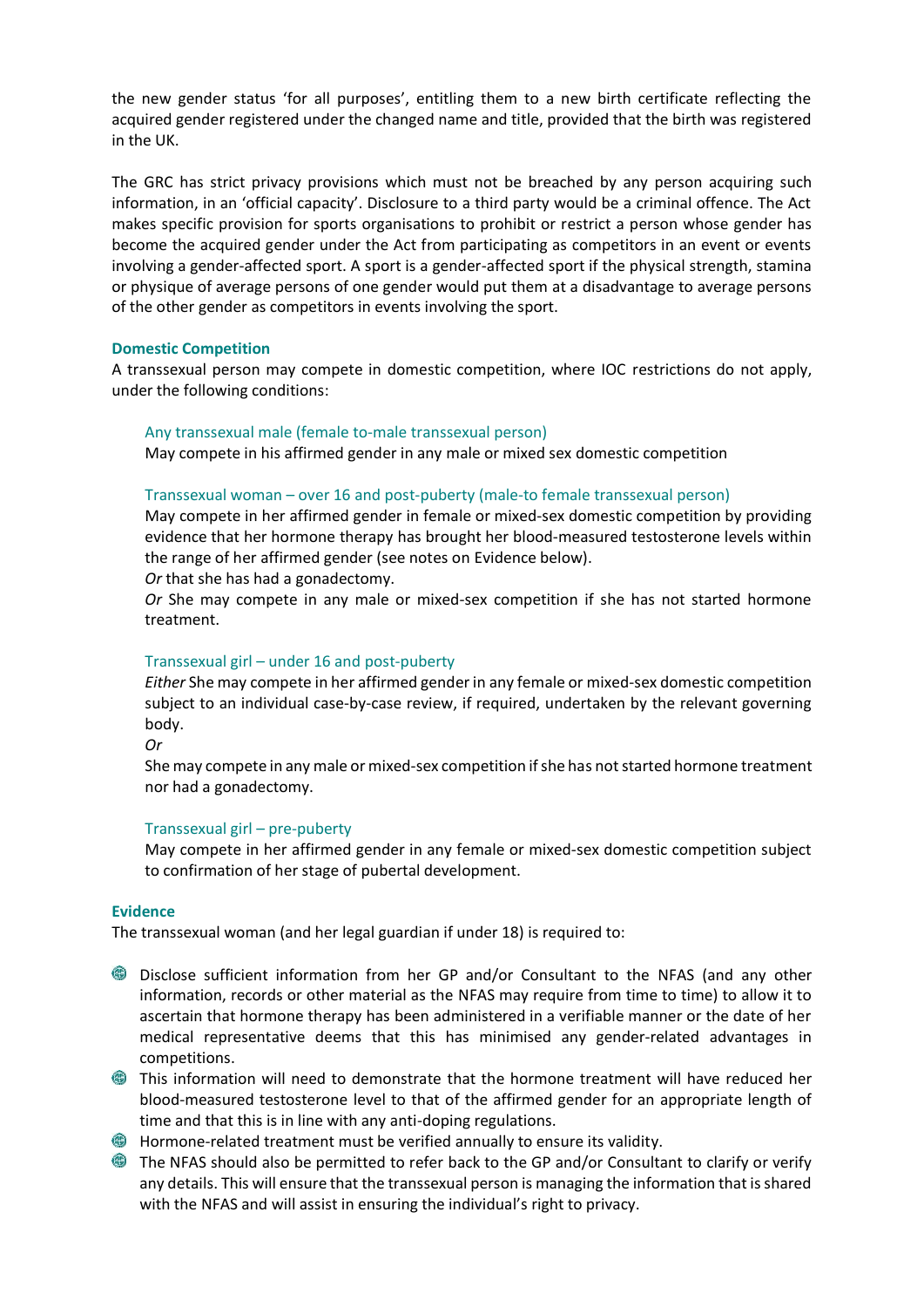#### **Athletes living the Real Life Experience (RLE):**

These are people who were assigned male at birth and who are now living in their acquired gender as women. This is often required of individuals before they are placed on hormone treatment which will suppress their testosterone level. It must be made clear to the transsexual woman or girl that she is not entitled to play in female or mixed-sex domestic competitions in her affirmed gender until such time as she has provided evidence that the criteria set out by the NFAS have been met to its satisfaction. The impact of the hormone treatment means they would not be operating at any strength advantage. When hormone treatments and testosterone levels are confirmed, the individual will be free to compete in mixed and acquired gender competitions. Confirmation of testosterone levels would be supplied by the treating clinic.

#### **General Recommendations**

The NFAS recommends that, where an individual or individuals contact an event organiser wishing to compete in competition under their acquired gender(s), the event organiser should work with the individual or individuals to accommodate their participation, whilst respecting their privacy at all times. Clubs and event organisers, when dealing with a request from a transsexual person to compete, will:

- **IF The individual with dignity and respect.**
- Explain the NFAS policy and procedure and ask their view on how to proceed.
- Respect the private and confidential nature of the individual's situation.
- Agree with the individual what information is to be shared with others and if this is necessary how it should be shared. In general, no information should be shared by the club unless they have express permission from the transsexual.
- Encourage the individual to feedback any inappropriate language or behaviour from other members or spectators so that it can be dealt with.
- $\bullet$  It may be that the most appropriate option is to use the cubicles in the toilets appropriate to their full-time gender.

#### **Roles and Responsibilities**

The NFAS Committee is accountable for the adoption, implementation and monitoring of this policy. Day to day management will be the responsibility of the President of the NFAS. The President may nominate certain responsibilities to staff that have sufficient seniority and knowledge of the issue to manage it appropriately.

#### **Determining Eligibility and Case Management**

All enquiries should in the first instance, be passed to the President of the NFAS

- All documentation revealing information about a person's past or present gender reassignment status must be managed in accordance with the NFAS's policies with regard to the management of sensitive and confidential information and in line with the Data Protection Act 1998 and, where relevant, the Gender Recognition Act 2004.
- Anyone involved should understand the confidentiality obligations that are associated with handling such a matter.
- The nominated person at the NFAS should undertake all communication with the individual concerned only sharing information with members', e.g. clubs, on a 'needs‐led' basis allowing them to manage player registration.
- In order to determine compliance with this policy it is recommended that the nominated NFAS representative and/or the President and a medical representative appointed by the NFAS consider the evidence on a case‐by case basis.
- An appeals process should be established for decisions made in relation to any individual.